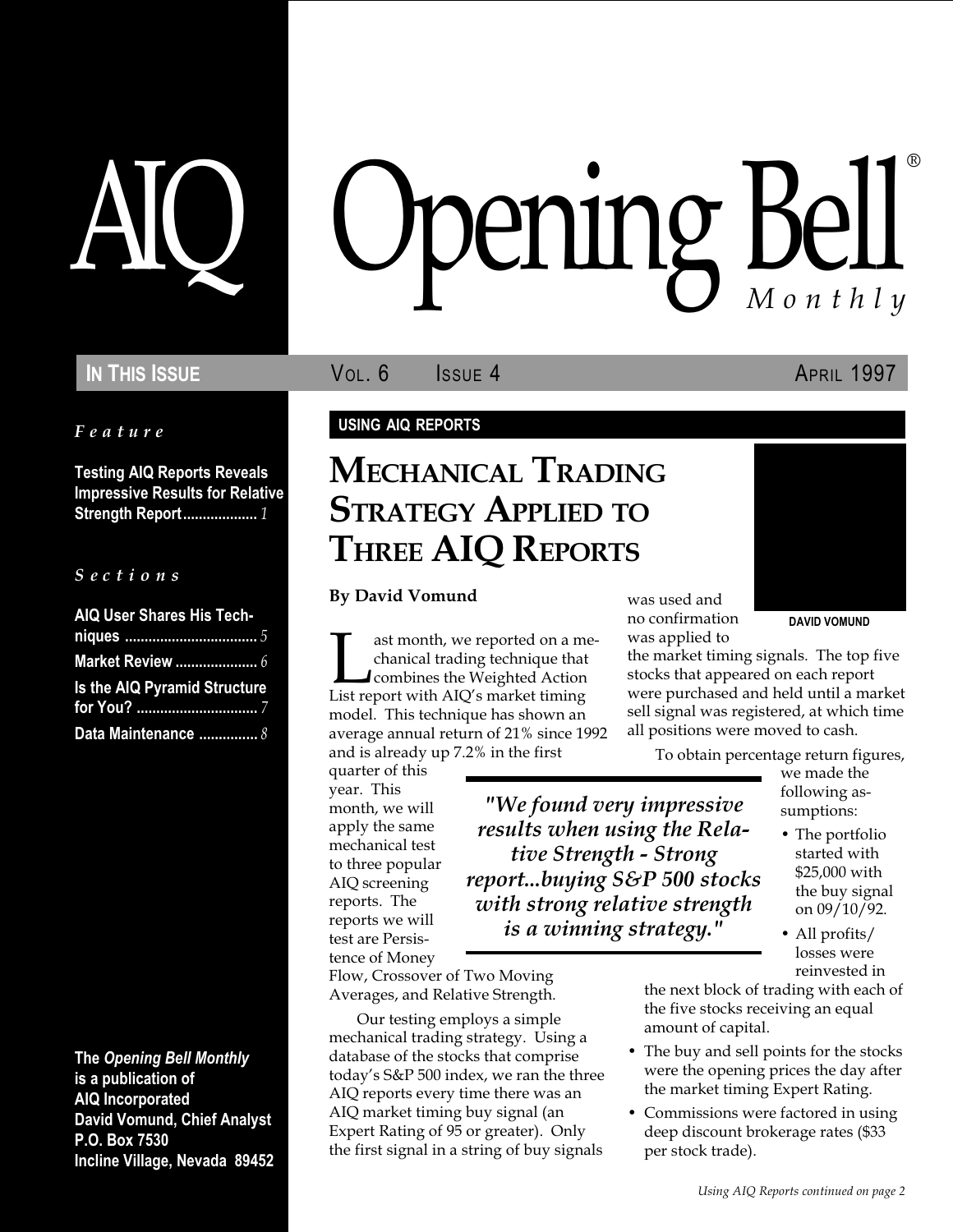#### USING AIQ REPORTS continued ...

 Slippage, dividends, and money market interest received were not factored in.

Table 1 lists the yearly results computed by using each report as a means of selecting which stocks to buy. We see that over the testing time period, the S&P 500 gained an average of 12.9% per year.

The results for the Persistence of Money Flow report were poor, losing money in four of the five years. This is not surprising since it is consistent with our earlier testing of this report which was documented in the May, 1966 Opening Bell Monthly. This study revealed that Persistence of Money Flow does not perform well under short-term trading conditions. The market timing signals which governed the holding periods for the current study resulted in a fairly short-time average hold of 48 days. Persistence of Money Flow is most effective with a six month to one year holding period and is best applied to small company growth stocks rather than the S&P 500 type of stocks. In our

## Report Testing Results Annual Returns Persistence Crossover of of Relative S&P 500 Money Flow Two MA's Strength 1992\* 4.58 -5.53 -1.61 47.18 1993 7.06 -3.75 8.01 20.38 1994 -1.54 -5.88 -17.25 28.94 1995 34.11 -3.56 19.23 37.36 1996 20.26 18.23 -4.64 30.16 Average = 12.89 -0.10 0.75 32.80

\* Partial Year Results

Table 2

Table 1

## Relative Strength-Strong Report Details

| <b>ER Buy</b><br>Signal | <b>ER Sell</b><br>Signal | <b>S&amp;P 500</b><br>$(%$ ch) | Rel. Str.<br>$(\%$ ch) | <b>Stocks Held (ticker symbols)</b> |
|-------------------------|--------------------------|--------------------------------|------------------------|-------------------------------------|
| 09/10/92                | 09/22/92                 | $-0.67$                        | 0.26                   | DIGI,UIS,NSM,CSCO,CA                |
| 09/28/92                | 12/14/92                 | 3.89                           | 40.81                  | DIGI, AMD, FTL, AMAT, ENC           |
| 12/18/92                | 01/07/93                 | $-2.39$                        | 8.57                   | DIGI, EMC, COMS, DELL, C            |
| 01/12/93                | 02/16/93                 | 0.67                           | $-8.40$                | DIGI, HET, EMC, COMS, DELL          |
| 07/06/93                | 10/22/93                 | 4.95                           | 33.63                  | DIGI, ECO, EMC, MU, HET             |
| 12/17/93                | 02/04/94                 | 0.74                           | 3.36                   | ECO,TLAB,HM,COMS,THC                |
| 02/28/94                | 03/24/94                 | $-0.05$                        | 4.76                   | EMC, MU, TLAB, COL, THC             |
| 03/28/94                | 06/20/94                 | $-0.99$                        | $-7.05$                | MU,TLAB,EMC,AMAT,ANDW               |
| 06/27/94                | 08/05/94                 | 2.17                           | 10.40                  | TLAB, MU, STO, ANDW, CPQ            |
| 08/23/94                | 09/19/94                 | 1.36                           | 6.98                   | MU,COMS,THC,LSI,STO                 |
| 09/26/94                | 09/29/94                 | 0.31                           | 1.27                   | COMS, STO, AMH, LSI, DELL           |
| 10/10/94                | 10/20/94                 | 1.67                           | 0.61                   | LSI,COMS,STO,TLAB,DELL              |
| 11/07/94                | 04/20/95                 | 9.19                           | 32.96                  | LSI, AMH, COMS, TLAB, ANDW          |
| 04/21/95                | 06/16/95                 | 6.16                           | 18.66                  | LSI, MU, DEC, BSC, ANDW             |
| 08/25/95                | 10/02/95                 | 3.86                           | 4.82                   | MU,LSI,CSCO,BSX,AMAT                |
| 10/12/95                | 10/19/95                 | 1.29                           | 3.01                   | MU,U,MDT,BSX,COMS                   |
| 11/16/95                | 12/18/95                 | 1.59                           | $-4.18$                | HFS, SUNW, BAY, U, INGR             |
| 01/16/96                | 04/03/96                 | 7.80                           | 23.23                  | HFS, SUNW, BSX, NKE, RDC            |
| 04/15/96                | 04/17/96                 | $-0.14$                        | 0.50                   | CHRS, HFS, RDC, DELL, TJX           |
| 05/08/96                | 06/07/96                 | 4.32                           | 17.01                  | HFS, CHRS, NKE, TJX, DELL           |
| 07/09/96                | 08/29/96                 | 0.41                           | $-4.60$                | HFS, RDC, TJX, NKE, SUNW            |
| 09/09/96                | 01/06/97                 | 12.64                          | 12.33                  | NAE,CHRS,TJX,DELL,CA                |
|                         | Average =                | 2.67                           | 9.04                   |                                     |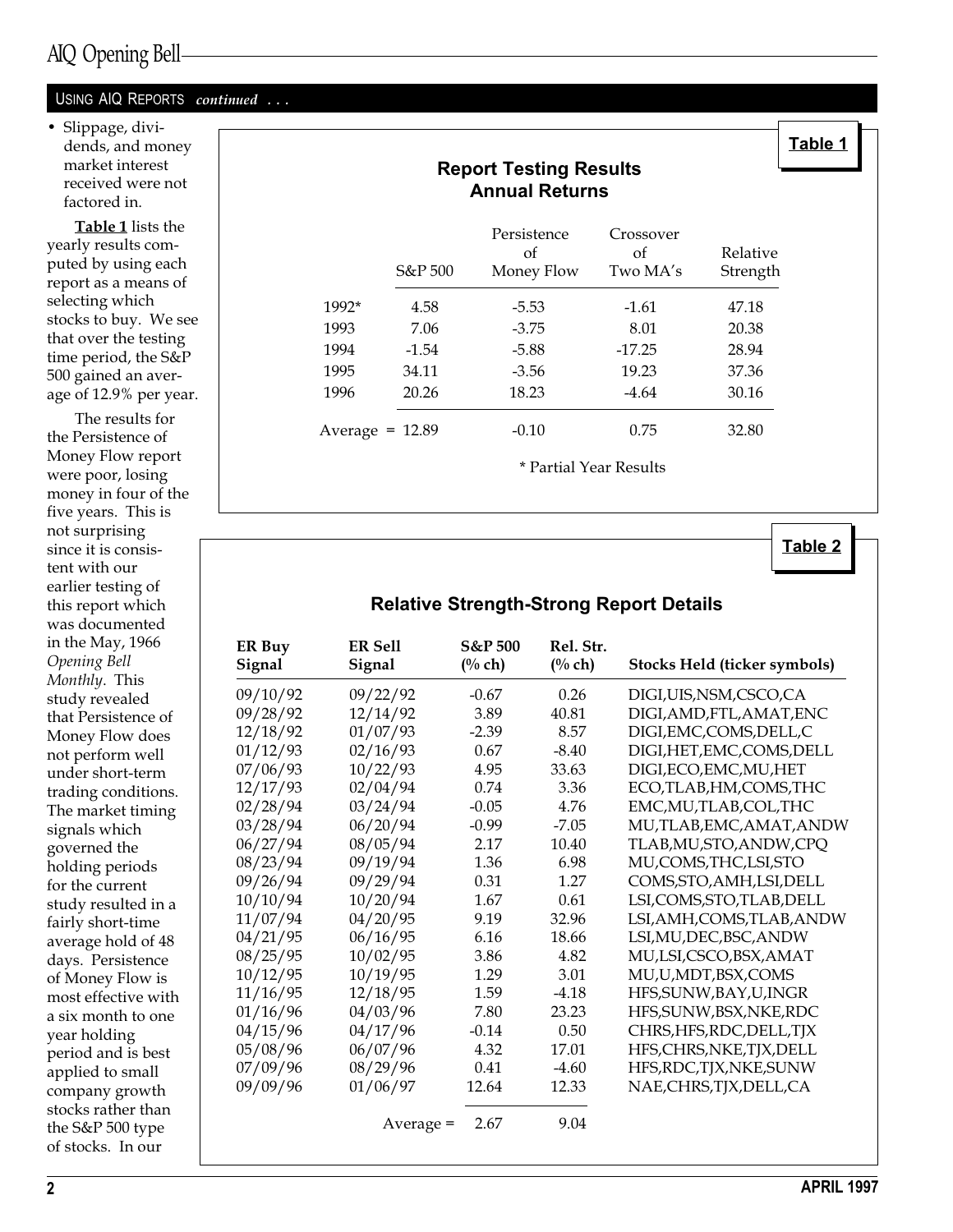Table 3

#### USING AIQ REPORTS continued ...

May, 1996 study, the stocks selected from this report outperformed the S&P 500 by about 13% per year. We plan to update the Persistence of Money Flow study and report our findings next month.

Results were also disappointing for the Crossover of Two Moving Averages report. We had many requests for this report before we included it into the software package. Our default values for the moving averages of 21 days and 100 days was not as a result of statistical research. If you were one of those users requesting this report, we would like you to let us know your opinion of which

| <b>Relative Strength-Weak Report Details</b> |                     |                                 |                     |                              |  |  |
|----------------------------------------------|---------------------|---------------------------------|---------------------|------------------------------|--|--|
| E.R. Buy<br>Signal                           | E.R. Sell<br>Signal | <b>S&amp;P 500</b><br>$(\%$ ch) | Rel. Str.<br>(% ch) | Stocks Held (ticker symbols) |  |  |
| 09/22/92                                     | 09/28/92            | 0.13                            | $-1.20$             | MCL, PCCW; KR, MRO, STO      |  |  |
| 12/14/92                                     | 12/18/92            | 1.95                            | 3.08                | ECO, BMG, WX, INGR, IBM      |  |  |
| 01/07/93                                     | 01/12/93            | 0.07                            | 0.70                | IBM, AMH, ECO, HM, DEC       |  |  |
| 02/16/93                                     | 07/06/93            | 1.72                            | $-20.39$            | BMET, IBM, STO, PAC, AMH     |  |  |
| 10/22/93                                     | 12/17/93            | 0.67                            | 7.68                | LIZ, SK, NKE, WMX, USS       |  |  |
| 02/04/94                                     | 02/28/94            | $-1.11$                         | 4.44                | FTL, BRNO, DEC, CC, SLE      |  |  |
| 03/24/94                                     | 03/28/94            | $-0.93$                         | $-2.77$             | U,Z,AZA,ETX,CSR              |  |  |
| 06/20/94                                     | 06/27/94            | $-1.78$                         | $-2.05$             | DEC, NAV, U, NAE, WCOM       |  |  |
| 08/05/94                                     | 08/23/94            | 1.63                            | 14.24               | U,NAV,SIAL,DEC,DIGI          |  |  |
| 09/19/94                                     | 09/26/94            | $-2.13$                         | $-2.35$             | U, NMK, ORX, EIX, ETR        |  |  |
| 09/29/94                                     | 10/10/94            | $-0.70$                         | 2.99                | U,CTX,CHRS,PHM,NMK           |  |  |
| 10/20/94                                     | 11/07/94            | $-0.77$                         | $-1.75$             | U,CHRS,TJX,LUV,PCAR          |  |  |
| 04/20/95                                     | 04/21/95            | 0.57                            | $-1.69$             | TJX, TMC, CHRS, SB, CBB      |  |  |
| 06/16/95                                     | 08/25/95            | 3.75                            | 7.13                | CHRS, BG, LOW, SRR, NUE      |  |  |
| 10/02/95                                     | 10/12/95            | 0.24                            | $-4.86$             | CHRS, BG, SFA, IAD, NUE      |  |  |
| 10/19/95                                     | 11/16/95            | 1.13                            | 13.80               | CHRS, BG, SFA, GIC, EMC      |  |  |
| 12/18/95                                     | 01/16/96            | 0.27                            | $-5.13$             | KM, AMD, CHRS, BG, NAV       |  |  |
| 04/03/96                                     | 04/15/96            | $-2.04$                         | 0.08                | NMK,FLM,BG,UIS,NOVL          |  |  |
| 04/17/96                                     | 05/08/96            | 0.60                            | 7.31                | NMK,FLM,AMD,AAPL,NSM         |  |  |
| 06/07/96                                     | 07/09/96            | $-2.76$                         | $-9.28$             | FLM, AAPL, SGI, IAD, AMD     |  |  |
| 08/29/96                                     | 09/09/96            | 0.97                            | $-4.87$             | MU,CBB,LSI,AMD,AMAT          |  |  |
|                                              | $Average =$         | 0.07                            | 0.32                |                              |  |  |

Average short position in the S&P 500 lost 0.07% per trade. Average short position using Relative Strength lost 0.32% per trade.

### PLEASE SEND CORRESPONDENCE TO:

Opening Bell Monthly G.R. Barbor, Editor P.O. Box 7530 Incline Village, NV 89452

AIQ Opening Bell Monthly does not intend to make trading recommendations, nor do we publish, keep or claim any track records. It is designed as a serious tool to aid investors in their trading decisions through the use of AIQ software and an increased familiarity with technical indicators and trading strategies. AIQ reserves the right to use or edit submissions.

For subscription information, phone 1-800-332-2999 or 1-702-831-2999.

© 1993-1997, AIQ Systems

moving average values should be used.

The last report in our testing is Relative Strength - Strong. The long term section of the report was used. The results were spectacular. The average yearly gain was 32.8%. The "worst" year, 1993, produced a 20% gain. This report even performed well in 1994's difficult trading year. The outstanding performance for the partial 1992 year was due to the fortuitous selection of several highflying tech stocks.

Real time results using the Relative Strength screening strategy would be somewhat different than our backtested results because the makeup of the S&P 500 index has

changed over time. In our tests, we probably bought some stocks that were not part of the S&P 500 index at the time they were purchased. However, as can be seen from the poor performance of two of the three screening reports, use of the current S&P 500 list was not enough of a factor to make all screening techniques attractive.

It is clear that buying S&P 500 stocks with strong relative strength is a winning strategy.

Trade by trade details for the Relative Strength mechanical trading strategy are found in **Table 2**. This table lists the average return of the five stocks that are purchased for

Using AIQ Reports continued on page 4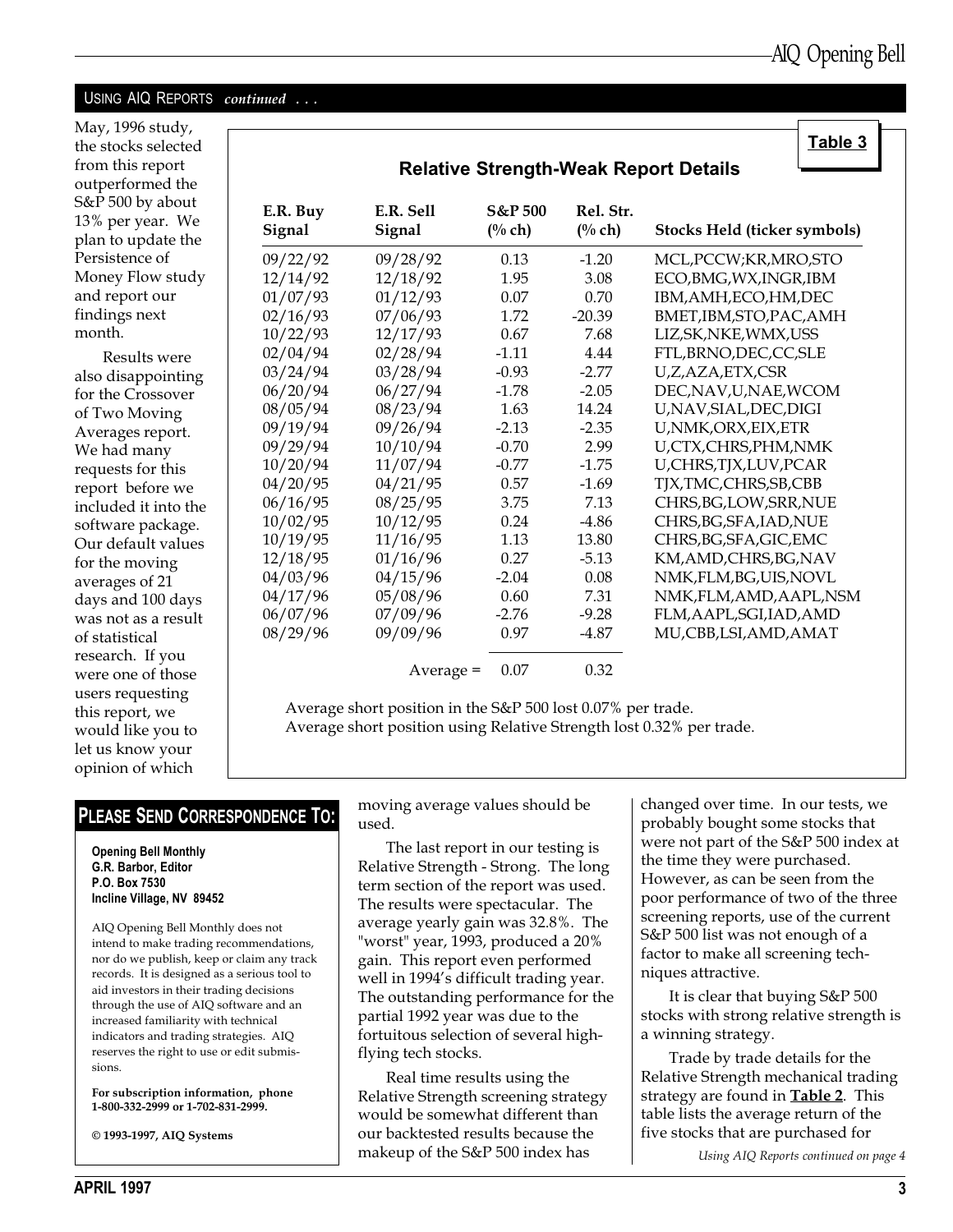# AIQ Opening Bell

#### USING AIQ REPORTS continued ...

each trade along with the S&P 500's return. Again, the percent change figures are based on the opening price the day after the market timing Expert Rating. Whereas the S&P 500 gained an average of 2.7% during each market timing buy signal, the top five stocks on the Relative Strength - Strong report gained an average of 9%.

The largest portfolio loss was the 8.4% drawdown in early 1993. The drawdown in between signals at times were larger than this figure. For example, the July 9, 1996 signal turned into a 4.6% loss. At one point during that trade, however, the portfolio had lost 11.5%. Anyone applying this strategy should incorporate a stop strategy. It may be appropriate to move to the sidelines if the portfolio drops by 15%.

With impressive results on the long side, we wondered how the test would work for shorting stocks. A final test was run which used the Relative Strength - Weak report to short stocks. When we received a market timing sell signal, the top five stocks on the long term section of the Relative Strength - Weak report were shorted until a market timing buy signal was registered. The results are found in Table 3.

Unfortunately, the results are not as favorable as they were on the long side. The average return of the weakest S&P 500 stocks when AIQ was on a sell signal was about the same as the S&P 500 index. Picking S&P 500 stocks with poor relative strength is not an effective strategy for picking short candidates.

#### Summary

In our testing, which combines AIQ's market timing model with various screening reports, we found very impressive results when using the Relative Strength - Strong report. The strategy of buying the strongest stocks when a market timing buy signal is registered and moving to cash when a market timing sell signal is registered has consistently outper-



### Relative Strength Report - Background

The Relative Strength report was designed using a formula similar to one that Investor's Business Daily uses. The long term section of the report looks at a time period of 240 business days (i.e. about 1 year). This time period is broken into quarters and the percent change for each stock is calculated for each quarter. An average of these quarterly returns is calculated with the most recent quarter receiving twice as much weight as the previous quarter. That is, the return for the most recent quarter has a weighting of 40%, and each of the other quarters has a weighting of 20%.

Investor's Business Daily adds one more step in that it compares the relative strength results to all the other stocks, weights the results, and places a score between 0 and 100 for each stock. Since AIQ users do not have all available stocks in their databases, TradingExpert does not weight the relative strength results. Nevertheless, stocks that appear at the top of AIQ's Relative Strength report will have high relative strength readings in Investor's Business Daily.

formed a buy-and-hold strategy (see Figure 1).

Keep in mind that this is a backtested strategy, however, and is only a five year test. We'll maintain a paper portfolio this year using the current S&P 500 structure at the time of the buy signal and will report the results in a future Opening Bell.  $\blacksquare$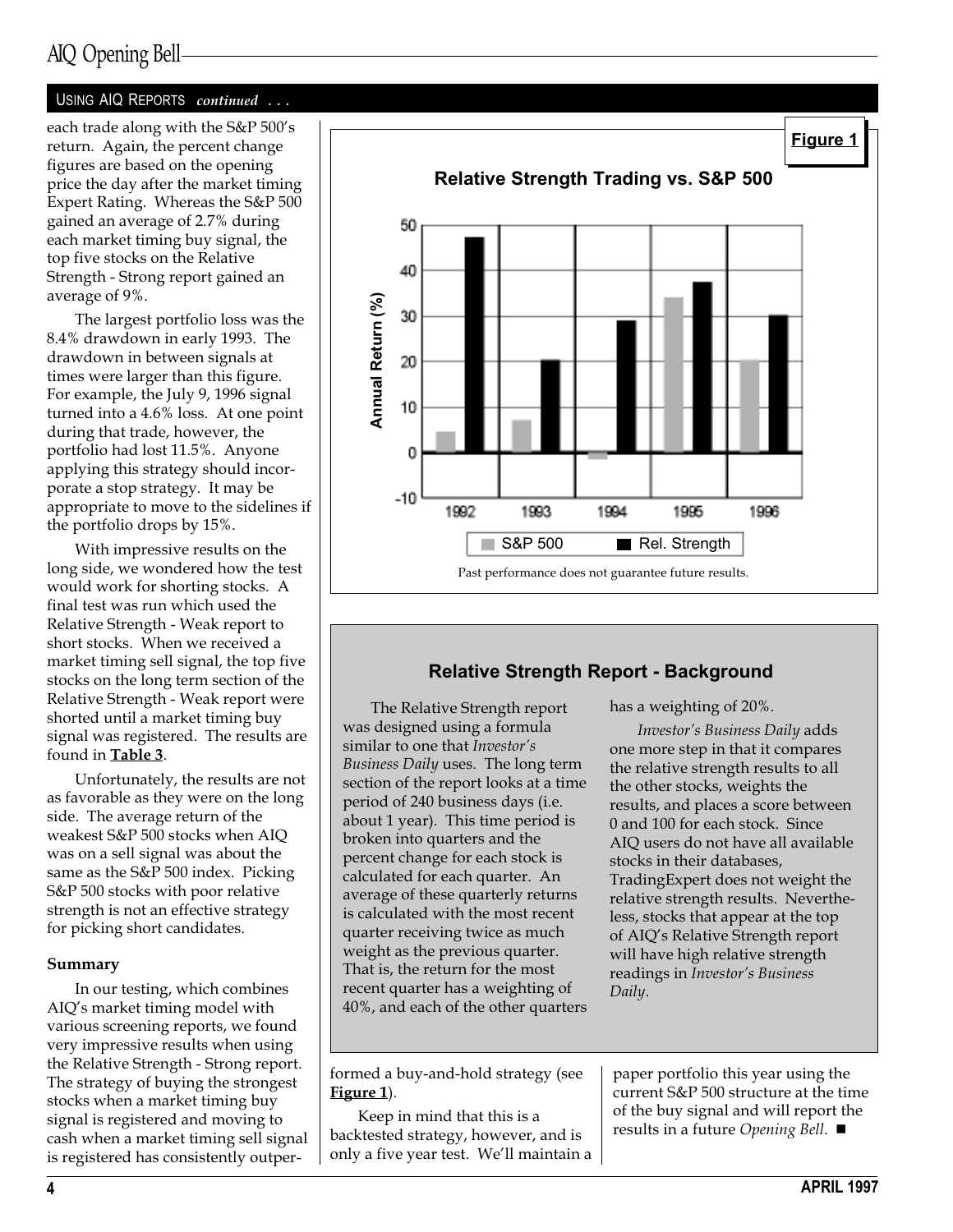#### AIQ USERS SHARE TECHNIQUES

# WHEN TO SELL? BROKER DISCUSSES WHAT TO LOOK FOR FUNDAMENTALLY AND TECHNICALLY

#### By Grace Barbor Opening Bell Editor

This is the second part of an<br>interview with a retail broker<br>from a national brokerage firm<br>who has been using AIQ systems as a interview with a retail broker from a national brokerage firm technical complement to his trading process for eight years. In compliance with the brokerage firm's policies, neither the broker or his firm can be identified in the Opening Bell Monthly. The broker discusses his sell strategies in this article.

OBM: How do you know when to sell?

Broker: If we have a long term change in the trend of the market, by long term I mean a confirmed market sell signal, I will consider taking profits on a stock by stock basis for clients who are traders. A confirmed market sell signal is an Expert Rating down signal with the WAL (Weighted Action List) and US (Unconfirmed Signal Ratio) from the Market Log starting to deteriorate to 20/80.

OBM: What are your criteria for selling?

Broker: The No. 1 criteria is a confirmed market sell signal. No. 2 is the fundamental picture  $-$  has it changed, is the stock now overvalued? Is it at the upper end of its PE range? No.  $3$  is the chart  $-$  where can the stock go on a technical basis?

For example, if Microsoft breaks out of a consolidation area in the 80's and goes into new high ground, theoretically there is no technical limit. But if a stock breaks out and there is significant overhead resistance, you know that within a six to 12 month period it will be difficult to move through resistance. Also important is the client's goals and  $temperature - is$  the individual comfortable with trading or does he/ she prefer to hold for longer periods?

OBM: With the selling criteria met, on a stock by stock basis, what's the next step?

Broker: For my buy and hold clients who are holding long term stocks, I do nothing. My firm will not put a stock on the buy list that isn't suitable for individual investors to hold. Generally, you can hold Coca Cola and General Electric long term. The same with Colgate, Proctor and Gamble, and Campbell Soup. Sure, the story can change on these companies and if it does, we'll adjust to that. Tech stocks, of course, can be volatile. That's why we tend to stay with the

Criteria for selling "a confirmed market sell signal, fundamentally overvalued stock, and chart shows significant overhead resistance

leaders like INTC, MSFT, HWP, CSCO, and ORCL.

OBM: And for people who prefer to trade?

Broker: When a stock gets extended  $-25$  % above its consolidation area  $-$  or gets substantially above its 50-day moving average and is overvalued on a fundamental basis, it's okay for a trader to take profits.

**OBM**: What advice can you give investors who do not want to sell often?

Broker: They simply need to own companies that they are comfortable with and whose business they understand. If a stock goes down 25% to 50 %, which an aggressive growth stock can do, they need to know if they can stand this sort of volatility. They have to have enough confidence in that stock to know that

when it corrects it's going to be okay - it will come back. However, if the fundamental picture changes and the technical picture deteriorates, they need to be willing to sell that stock even though they bought it to hold. They shouldn't ever buy and forget. That can lead to disaster.

OBM: Even buy and hold investors have to sell sometime?

Broker: Sometimes yes. They might want to take profits when the stock becomes overvalued. If I think the fundamental picture on a stock is changing and the technicals reflect that, then it is my job to call them and

tell them that they should sell and why. Then it's their choice.

OBM: What guidelines do you follow to judge that a stock is overvalued?

Broker: When it is at or above the upper end of its relative PE range. Or, its PE is over 1.5 times its growth rate. A lot of value growth players like a PE that's at or under its growth rate. So, if the stock's growing at 25% and they can buy it at a PE of 20, they think that's pretty neat. But sometimes due to changing fundamentals a stock's PE range will expand. This can happen when earnings are accelerating or the stock's becoming a dominant player in its industry. So it's not unusual for a pretty good stock that's produced good earnings for a long period of time to sell at a PE premium (PE greater than the earnings growth rate) and deserve that premium. You have to understand that if the picture changes, the PE will change. But, by the time the PE reaches 1.5 times the growth rate, it's starting to get over valued. At that point, the broker should at least give the investor the option to sell it.

AIQ Uses Share Techniques continued on page 6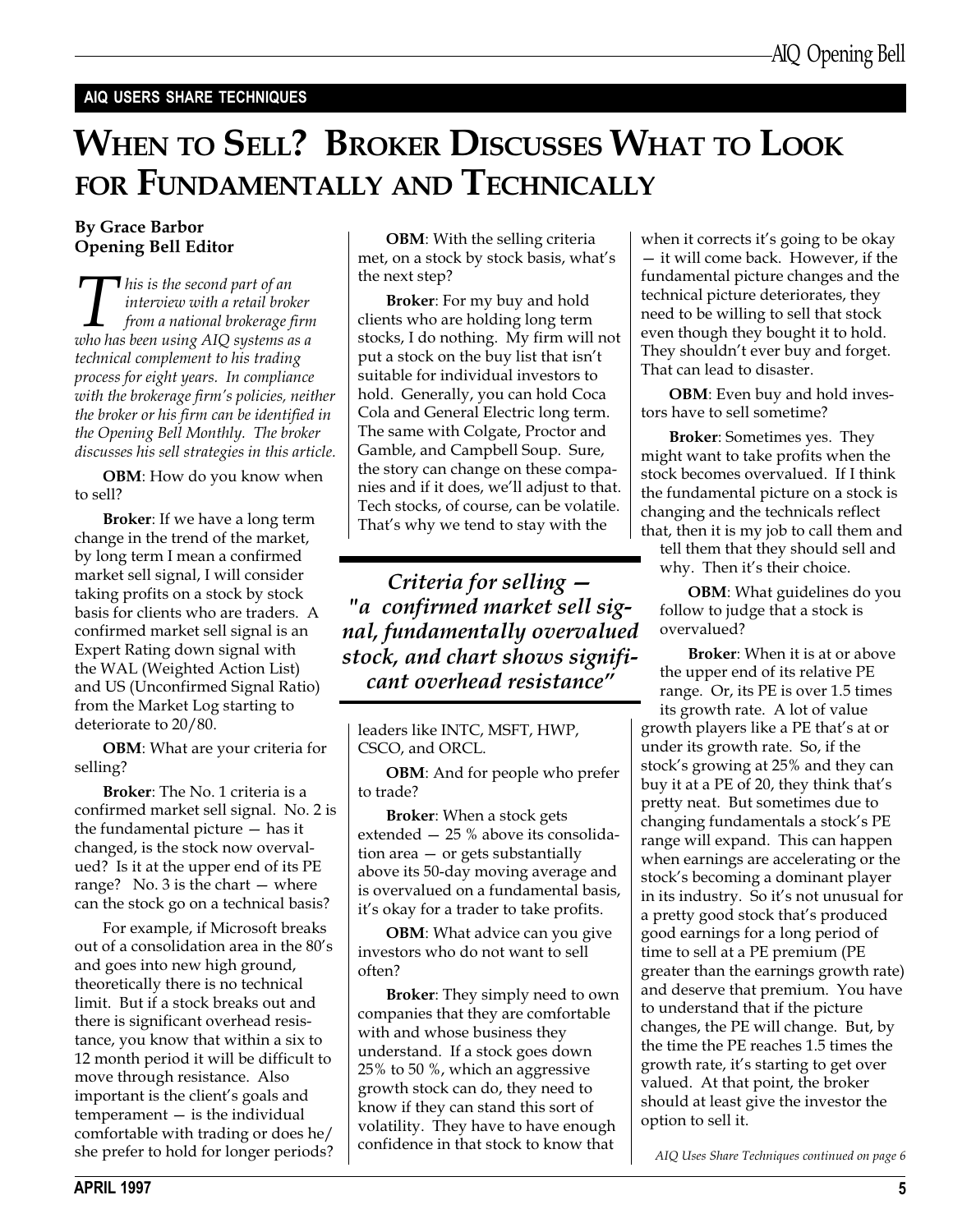#### AIQ USERS SHARE TECHNIQUES continued . . .

OBM: You pay attention to market sell signals but not necessarily sell signals for individual stocks?

Broker: With the market, I take an individual sell signal very seriously. When you get more than two sell signals in a row on a stock, it's time to entertain the possibility that there is something going on that you may not be aware of. The technical picture of the stock is like a gallop poll - AIQ combines all those technical indicators into a picture that tells you what Wall Street is saying about the stock. And, you know the saying "the market is always right." That's why AIQ is so valuable. If the technical picture is deteriorating, it may be time to take another look at the fundamentals. I can find out from news sources why a stock is acting the way it is.

Actually, as a stock rises, the system may give several sell signals. These can be ignored. However, if the stock is dropping and fundamental news is also temporarily or unreasonably negative, I sometimes look at this as a buying opportunity because more often than not AIQ will show a buy signal at some point as the stock retreats to a trendline support area. I also use Bollinger Bands in this respect.

OBM: How do you handle losses?

Broker: I steer clients who have a very difficult time accepting losses away from individual stocks. Because it is almost guaranteed that at some point you are going to take a loss.

OBM: Do you use stop losses?

Broker: I do have clients who want to use stop losses. Then I will use the 7% to 15% trailing stop.

OBM: What mistakes have you

The technical picture of the stock is like a gallop poll AIQ combines all those technical indicators into a picture that tells you what Wall Street is saying about the stock. And, you know the saying  $-$  the market is always right.

made in the market?

Broker: Not following the criteria. Not being disciplined.

OBM: And the lesson that you learned?

Broker: Making sure that a decision is made based on the criteria, and not on an emotional basis. I have read several books on the psychology of investing, and the biggest battle the individual and/or the professional investor has is managing fear

MARKET REVIEW

rate of return for the five years after the strong advance was a dismal -  $0.4\%$ .

As for the AIQ timing signals, a 95 buy signal was registered on March 7. This was a continuation buy signal from the buy that was registered on January 7. A 100 sell signal was registered on March 13. This signal was immediately confirmed as the Dow fell 160 points on that day. At the time many felt it was too late to sell. By the end of the month, they would have loved to sell at the March 13 prices. On March 21, a 96 buy signal was registered. This

and greed and all the emotions inbetween. TradingExpert allows me to operate unemotionally. Last July, there were three market buy signals after the market dropped, breaking trendlines. The buy signals were right. I repeat, don't mess with  $AIQ's$ market timing system.

OBM: Any final words?

Broker: My number one tip: You have to monitor the system messages

and you must keep your data base clean. Check system messages every single night and fix splits, bad data, and symbol changes. It's hard and it's annoying, but you must do this. Dial/Data, Interactive Data, and Telescan take care of splits automatically but not always. When you see a skewered chart, go back and research what is causing it  $-$  bad data, a split, a symbol change  $-$  and fix it. Nothing will work if you don't

keep your data base clean.

Second, learning is critical. Read Investor's Business Daily, read the AIQ manual and the OBM, and go to seminars  $-$  it's an ongoing learning process.

OBM: Anything else?

Broker: The single most useful technique is to measure market direction with Expert Rating signals further explained by WAL and US levels.  $\blacksquare$ 

signal was not confirmed using most confirmation techniques so this was a case where applying a confirmation technique helped avoid a large drawdown. By the end of the month, the S&P 500 was just above the trendline drawn in last month's

Of the 16 Pyramid sectors, only

three rose during the month of March. They were Transportation, Oil-Production & Services, and Retail. The weakest sectors were Leisure, Health & Pharmaceuticals, and Financial Services. Each of these lost

about 10% of their value.  $\blacksquare$ 

Market Review.

 $\prod$  n March we saw a correction that<br>was nearly the size of the 1996 summer downturn. To the end of the quarter, the S&P 500 was 7.25% off its highs, the Russell 2000 was 7.6% off its high, and the technology heavy Nasdaq was 12% off its highs.

If that does not get you nervous, here's a market statistic that was provided in a recent newsletter from Vanguard. Of the 70 two-year periods from 1926 through 1996, there were only four cases where the market posted a higher return than what we saw in 1995-96. Looking at these four cases, the average annual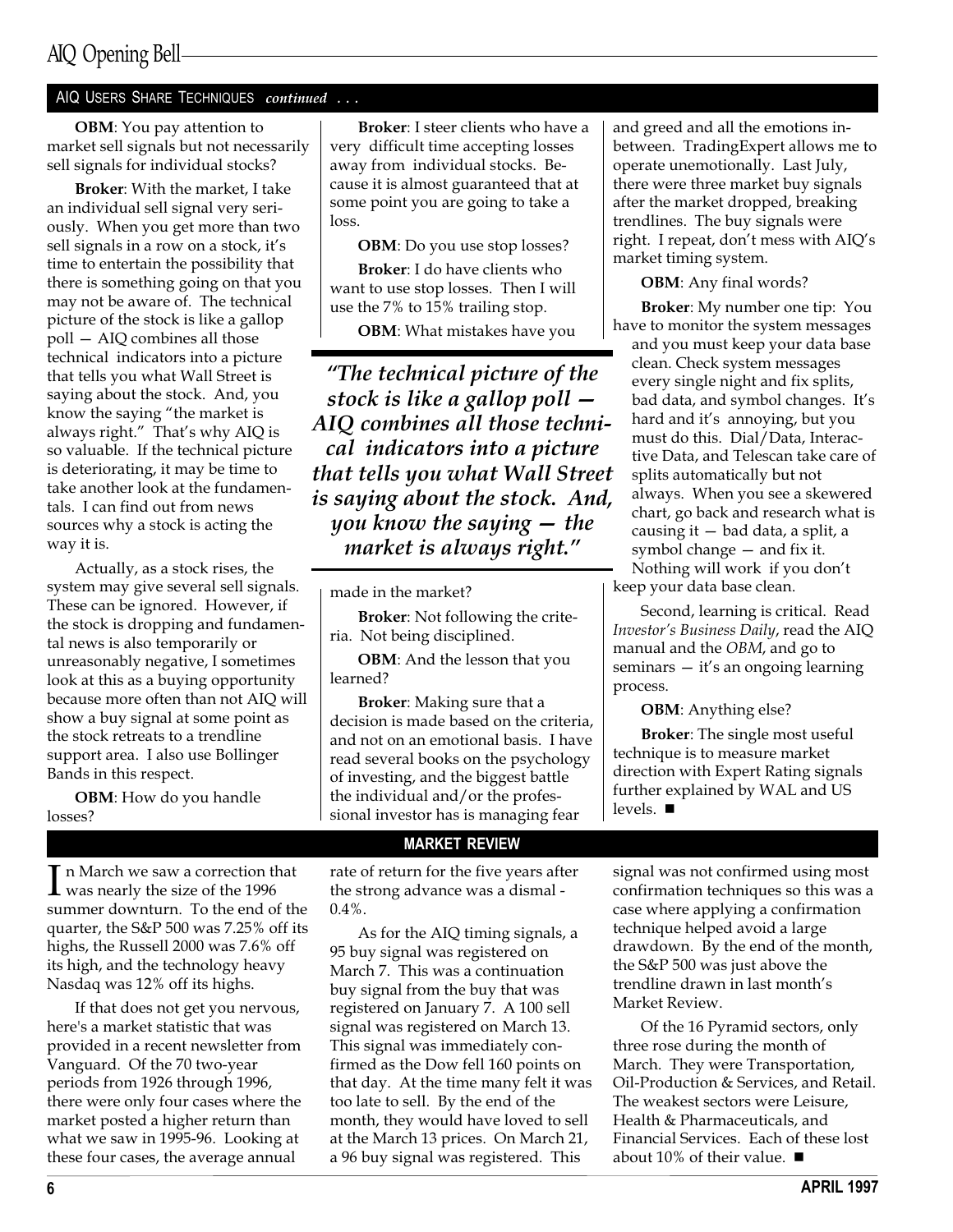#### GROUP ANALYSIS

# IS THE AIQ PYRAMID INDUSTRY GROUP STRUCTURE FOR YOU? classified into

#### By David Vomund

**D** uring our March seminar, the question that we were most often asked was whether the AIQ Pyramid industry group strucquestion that we were most often asked was whether the ture was the best structure to use. The answer depends on your investment process. In this article, we'll describe how the Pyramid was created and will explain who this structure is best suited for.

TradingExpert comes with two industry group structures: the Standard & Poor's 500 structure and a structure called AIQALL, a broad industry group structure which classifies about 6700 stocks into 200 groups. The AIQ Pyramid is an addon structure which sells for \$188.

The AIQ Pyramid was designed for top-down investors (i.e. those who pick an attractive sector, an attractive group within the sector, and then an attractive stock within that group). Anyone who has ever purchased a stock because it was in an attractive industry group only to find the stock fell as the group continued its advance knows the importance of industry group classification. In Figure 2 we show the Retail-Apparel and Shoes group from the AIQALL structure along with the stock Just for Feet (FEET). The group has performed very well this year and has sidestepped the March correction. People who liked the group and purchased Just for Feet, however, were very disappointed.

To lower the risk of having a stock and its group move in opposite directions, AIQ created the Pyramid industry group structure which classifies stocks on both a fundamental and technical basis. Most industry group structures are simply classified on a fundamental basis. That is, stocks that have a similar product are

an industry group. In creating the AIQ Pyramid, we first began with the Dow Jones industry group structure, which was created on a fundamental basis, and then applied a technical test to the structure.  $AIO's$ MatchMaker program is used to verify that the stocks within each industry group show a high correlation to their industry group index. Those stocks, like Just for Feet, that move independent of their group

were taken out of the structure.

The result is an industry group structure where groups are a good reflection of the activity in underlying stocks. The structure is more in line with **Figure 3**, (page 8) where Wal Mart (WMT) and the Pyramid Retailers-Broadline group tend to move together.

The AIQ Pyramid structure contains about 380 stocks that all show a high correlation to their industry groups. The 73 industry groups are classified into 15 sectors. The correlation readings change over time so we produce updated versions about twice a year. Pyramid owners can purchase new versions for \$44.

Does this mean that the Pyramid Group Analysis continued on page 8



structure should be used instead of AIQALL? Not so fast. If a stock does not show a high correlation to its group, we take it out of the Pyramid structure. This may be a stock that you are interested in, however. For anyone who picks stocks first and then looks at their groups for confirmation, the Pyramid structure does not work well because the stock you are interested in may not be part of the structure.

The Pyramid structure was created for the following type of investor:

 A top-down investor. The structure was made so the sectors tend to be a good reflection of the